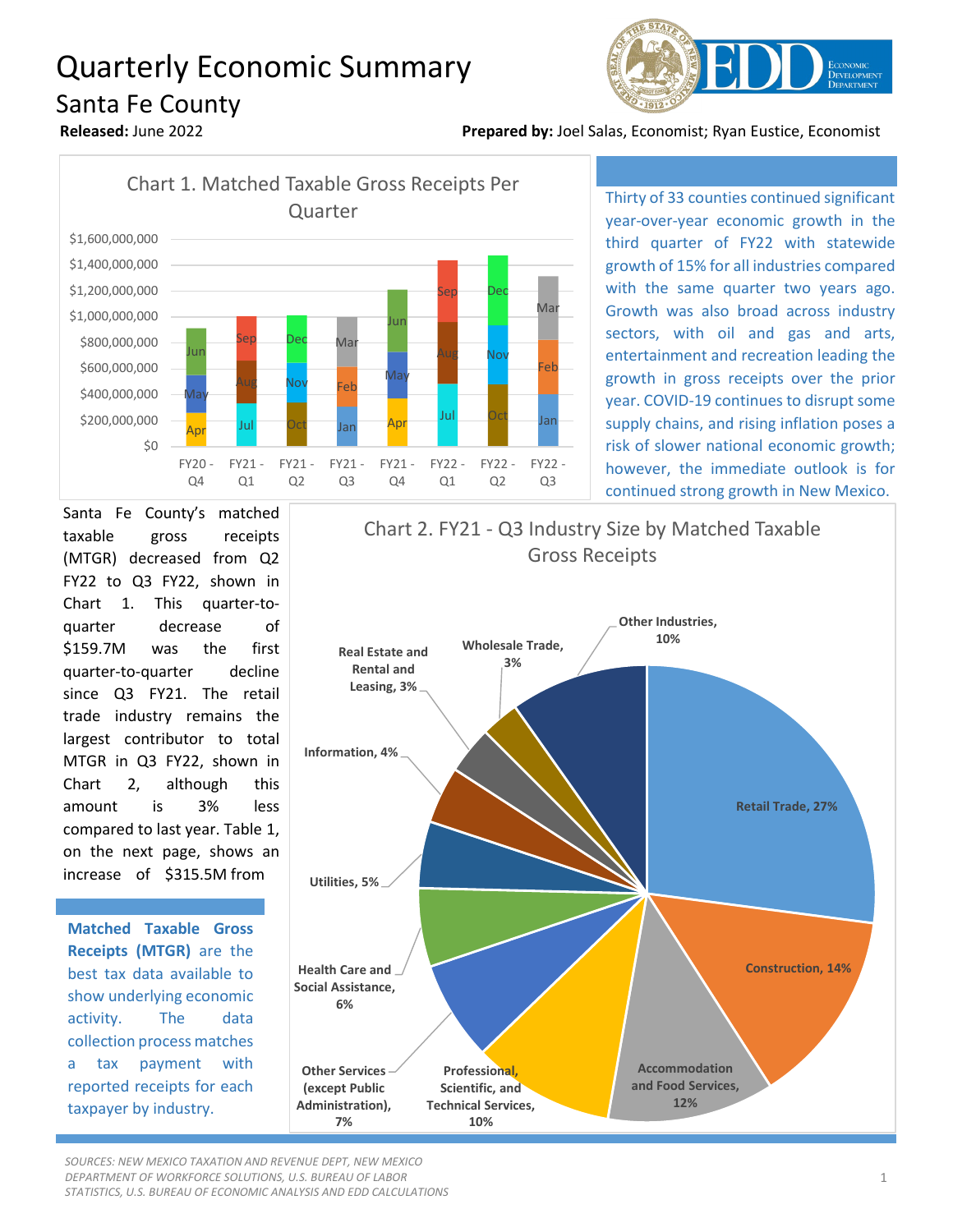## Quarterly Economic Summary Santa Fe County



| <b>Industries</b>                                     | <b>FY22 - Q3</b>       | <b>YOY Growth</b> |             | YOY % Change |        | 2-Year % Change |      |
|-------------------------------------------------------|------------------------|-------------------|-------------|--------------|--------|-----------------|------|
| Accommodation and Food Services                       | \$<br>155,354,951      | - \$              | 61,866,122  |              | 66%    |                 | 46%  |
| Administrative/Support & Waste Management/Remediation | \$<br>30,152,264       | Ŝ.                | 3,665,579   |              | 14%    |                 | 55%  |
| Agriculture, Forestry, Fishing, and Hunting           | \$<br>1,162,064        | Ŝ.                | (485, 694)  |              | $-29%$ |                 | -6%  |
| Arts, Entertainment, and Recreation                   | \$<br>22,492,139       | \$                | 9,300,429   |              | 71%    |                 | 31%  |
| Construction                                          | 182, 154, 264          | Ŝ.                | 19,463,980  |              | 12%    |                 | 21%  |
| <b>Educational Services</b>                           | 4,137,693              | S.                | 392,856     |              | 10%    |                 | 41%  |
| Finance and Insurance                                 | \$<br>16,973,007       | Ŝ.                | 806,165     |              | 5%     |                 | 36%  |
| <b>Health Care and Social Assistance</b>              | \$<br>73,090,380       | -S                | 15,630,631  |              | 27%    |                 | 33%  |
| Information                                           | 53,067,701             | \$                | 19,711,508  |              | 59%    |                 | -6%  |
| Management of Companies and Enterprises               | 929,154                | S.                | 352,463     |              | 61%    |                 | 20%  |
| Manufacturing                                         | \$<br>23,197,614       | S.                | 7,179,888   |              | 45%    |                 | 68%  |
| Mining, Quarrying, and Oil and Gas Extraction         | 16,693                 | \$.               | (57, 184)   |              | $-77%$ |                 | -65% |
| Other Services (except Public Administration)         | \$<br>92,682,681       | \$                | 17,677,126  |              | 24%    |                 | 25%  |
| Professional, Scientific, and Technical Services      | 131,931,049            | \$                | 33,026,334  |              | 33%    |                 | 29%  |
| <b>Public Administration</b>                          | \$<br>867,057          | Ŝ.                | 470,410     |              | 119%   |                 | 50%  |
| Real Estate and Rental and Leasing                    | \$<br>44,277,708       | -\$               | 7,884,198   |              | 22%    |                 | 44%  |
| <b>Retail Trade</b>                                   | \$<br>355,969,394      | \$                | 83,371,180  |              | 31%    |                 | 54%  |
| <b>Transportation and Warehousing</b>                 | \$<br>5,583,169        | \$                | 1,516,371   |              | 37%    |                 | 105% |
| <b>Unclassified Establishments</b>                    | 23,179,295             | -S                | 19,624,180  |              | 552%   |                 | 426% |
| Utilities                                             | \$<br>62,000,786       | Ŝ.                | 7,262,976   |              | 13%    |                 | 27%  |
| <b>Wholesale Trade</b>                                | \$<br>35,577,299 \$    |                   | 7,291,975   |              | 26%    |                 | 65%  |
| <b>All Industries</b>                                 | \$<br>1,315,180,807 \$ |                   | 315,489,172 |              | 32%    |                 | 38%  |

Q3 in FY21 to FY22 of the same period. Table 1 also shows that only two industries had a yearover-year (YOY) loss. The largest decline came from the agriculture, forestry, fishing, and hunting industry, which posted a YOY decline of \$486K or 29%.

Year-to-date annual gross receipts tax (GRT) revenue collections for FY22 have already surpassed those of FY21 with one full quarter remaining. GRT revenue collections decreased by \$2.5M, or 11%, from Q2 FY22 to Q3 FY22, shown in Chart 4. This same quarter had a YOY increase of 27.2% or \$4.3M.



*SOURCES: NEW MEXICO TAXATION AND REVENUE DEPT, NEW MEXICO DEPARTMENT OF WORKFORCE SOLUTIONS, U.S. BUREAU OF LABOR STATISTICS, U.S. BUREAU OF ECONOMIC ANALYSIS AND EDD CALCULATIONS*







## Collections